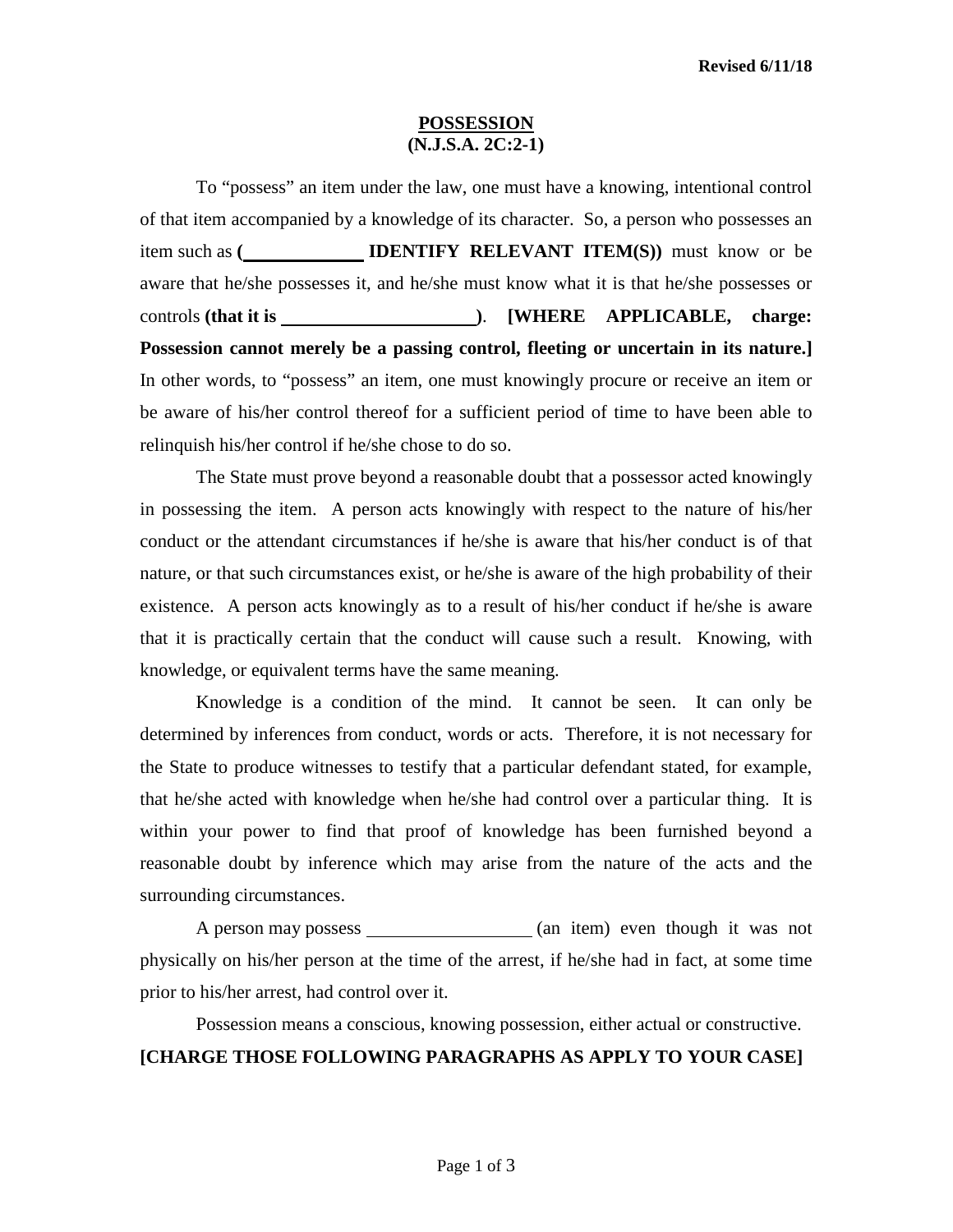#### **POSSESSION (N.J.S.A. 2C:2-1)**

# **ACTUAL POSSESSION**

A person is in actual possession of an item when he/she first, knows what it is: that is, he/she has knowledge of its character, and second, knowingly has it on his/her person at a given time.

## **CONSTRUCTIVE POSSESSION[1](#page-1-0)**

Possession may be constructive instead of actual. As I just stated, a person who, with knowledge of its character, knowingly has direct physical control over an item at a given time is in actual possession of it.

Constructive possession means possession in which the possessor does not physically have the item on his or her person but is aware that the item is present and is able to and has the intention to exercise control over it. So, someone who has knowledge of the character of an item and knowingly has both the power and the intention at a given time to exercise control over it, either directly or through another person or persons, is then in constructive possession of that item.

# **[MERE PRESENCE – Read if Appropriate[2\]](#page-1-1)**

Defendant's mere presence at or near a place where [contraband] is/are discovered is not in itself, without more, proof beyond a reasonable doubt that defendant was in constructive possession of [that contraband]. It is, however, a circumstance to be considered with the other evidence in determining whether the State has proven possession of the [contraband] beyond a reasonable doubt.

Where defendant is one of the persons found in the area where [contraband] is/are discovered, you may not conclude, without more, that the State has proven beyond a reasonable doubt that he/she had possession of the [contraband] unless there are other circumstance(s) tending to permit such an inference to be drawn.<sup>[3](#page-1-2)</sup> Such evidence can

<span id="page-1-0"></span><sup>&</sup>lt;sup>1</sup> In <u>State v. Spivey</u>, 179 N.J. 229 (2004), the New Jersey Supreme Court affirmed a conviction under N.J.S.A. 2C:39-4.1(a), Possession of a Firearm While Committing Certain Drug Offenses. There, the Court noted that the statute suggests a temporal and spatial link between possession of the firearm and the drugs. The Court held:"The evidence must permit the jury to infer that the firearm was accessible for use in the commission of the [drug] crime." In the appropriate case, therefore, the possession charge may be supplemented by this language.

<span id="page-1-2"></span><span id="page-1-1"></span><sup>2</sup>  $\frac{2}{3}$  State v. Randolph, 228 N.J. 566, 590-593 (2017).<br>State v. Jackson, 326 N.J. Super, 276, 280 (App. I

<sup>3</sup> State v. Jackson, 326 N.J. Super. 276, 280 (App. Div. 1999); See State v. Brown, 80 N.J. 587, 593 (1979) and State v. Sapp, 71 N.J. 476 (1976), rev'g on dissent 144 N.J. Super. 455, 460 (1975).